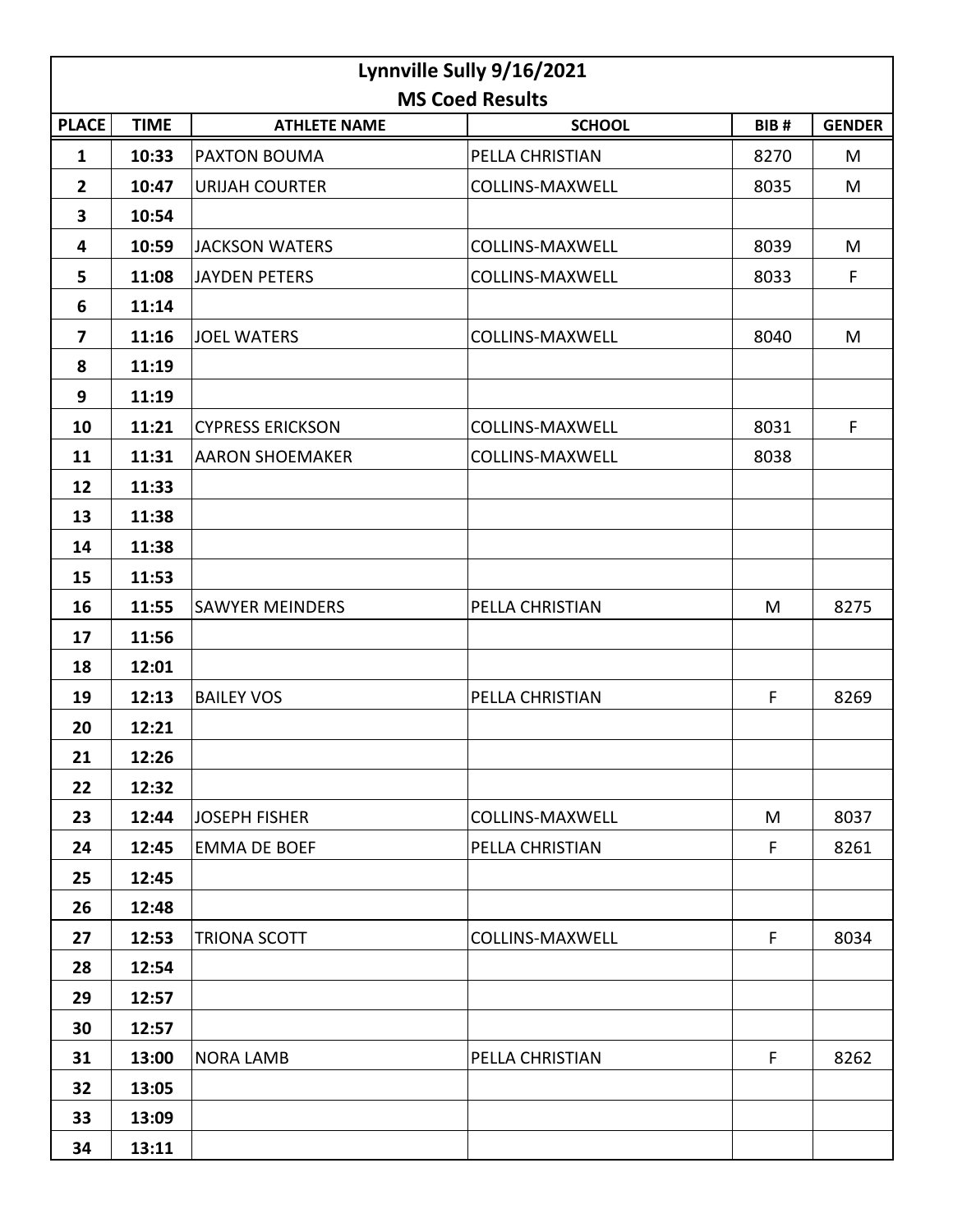| 35 | 13:15 |                              |                        |             |      |
|----|-------|------------------------------|------------------------|-------------|------|
| 36 | 13:16 |                              |                        |             |      |
| 37 | 13:24 |                              |                        |             |      |
| 38 | 13:34 |                              |                        |             |      |
| 39 | 13:35 |                              |                        |             |      |
| 40 | 13:42 |                              |                        |             |      |
| 41 | 13:43 |                              |                        |             |      |
| 42 | 13:48 |                              |                        |             |      |
| 43 | 13:49 |                              |                        |             |      |
| 44 | 13:55 | <b>BEN LUNSFORD</b>          | PELLA CHRISTIAN        | M           | 8274 |
| 45 | 13:56 |                              |                        |             |      |
| 46 | 13:57 |                              |                        |             |      |
| 47 | 13:58 |                              |                        |             |      |
| 48 | 13:58 |                              |                        |             |      |
| 49 | 14:08 | <b>MAISY MEINDERS</b>        | PELLA CHRISTIAN        | F           | 8265 |
| 50 | 14:15 |                              |                        |             |      |
| 51 | 14:18 | <b>MIA HUFF</b>              | <b>COLLINS-MAXWELL</b> | $\mathsf F$ | 8032 |
| 52 | 14:19 |                              |                        |             |      |
| 53 | 14:31 | <b>MARIEL MICHMERSHUIZEN</b> | PELLA CHRISTIAN        | $\mathsf F$ | 8266 |
| 54 | 14:31 |                              |                        |             |      |
| 55 | 14:33 |                              |                        |             |      |
| 56 | 14:45 |                              |                        |             |      |
| 57 | 14:47 |                              |                        |             |      |
| 58 | 14:49 | <b>JULIA SHMALES</b>         | PELLA CHRISTIAN        | $\mathsf F$ | 8267 |
| 59 | 15:14 |                              |                        |             |      |
| 60 | 15:15 | <b>KYLER DAVIS</b>           | <b>COLLINS-MAXWELL</b> | M           | 8036 |
| 61 | 15:19 |                              |                        |             |      |
| 62 | 15:27 |                              |                        |             |      |
| 63 | 15:35 |                              |                        |             |      |
| 64 | 15:39 | <b>ANN BELL</b>              | PELLA CHRISTIAN        | F           | 8260 |
| 65 | 15:44 |                              |                        |             |      |
| 66 | 15:49 |                              |                        |             |      |
| 67 | 15:51 |                              |                        |             |      |
| 68 | 15:55 |                              |                        |             |      |
| 69 | 16:05 |                              |                        |             |      |
| 70 | 16:07 |                              |                        |             |      |
| 71 | 16:09 |                              |                        |             |      |